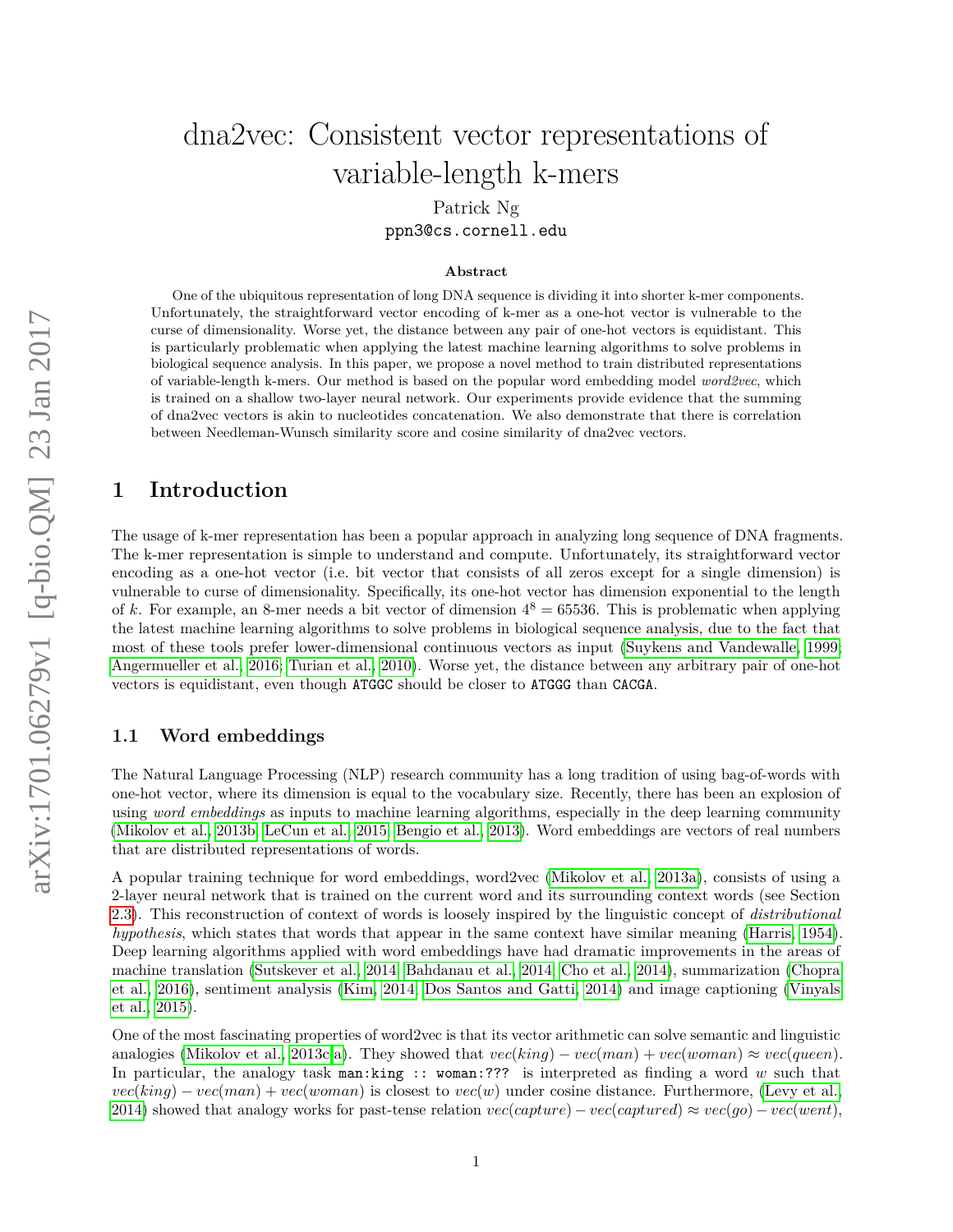language-spoken-in relation *vec*(*france*)−*vec*(*french*) ≈ *vec*(*mexico*)−*vec*(*spanish*), as well as geographical  $location \, vec(Berlin) - vec(Germany) \approx vec(Paris) - vec(France).$ 

#### **1.2 dna2vec: k-mer embeddings**

In this paper, we present a novel method to compute distributed representations of variable-length k-mers. These k-mers are consistent across different lengths, i.e. they lie in the same embedding vector space. We embed k-mers of length  $3 \le k \le 8$ , which is a space consists of one k-mer per dimension  $(d = \sum_{k=3}^{8} 4^k)$ , into a continuous vector space of 100 dimensions.

The training method of our shallow two-layer neural network for dna2vec is based on word2vec. BioVec [\(Asgari and Mofrad, 2015\)](#page-8-13) and seq2vec [\(Kimothi et al., 2016\)](#page-8-14) have also applied the word2vec technique to biological sequences. Although both techniques used a two-layer neural network to train their embedding, our technique is a generalization for variable-length *k*.

[\(Needleman and Wunsch, 1970\)](#page-9-4) presented a method, now commonly known as Needleman-Wunsch algorithm, for computing similarity of k-mers using a dynamic programming scoring of global alignments. But the dynamic programming nature of the algorithm makes the algorithm slow, with quadratic time complexity to the length of the sequence. In Section [3.3,](#page-3-0) we show that its cosine distance, in other words angular distance, is related to Needleman-Wunsch distance of their corresponding k-mers. In Section [3.4,](#page-3-1) we provide evidence that nucleotide concatenation analogy can be constructed with dna2vec arithmetic.

The main contribution of this work includes:

- variable-length k-mer embedding model
- experimental evidence that shows arithmetic of dna2vec vectors is akin to nucleotides concatenation
- relationship between Needleman-Wunsch alignment and cosine similarity of dna2vec vectors
- nucleotide concatenation analogy can be constructed with dna2vec arithmetic.

# **2 Training dna2vec model**

The training of dna2vec consists of four stages:

- 1) separate genome into long non-overlapping DNA fragments
- 2) convert long DNA fragments into overlapping variable-length k-mers
- 3) unsupervised training of an aggregate embedding model using a two-layer neural network
- 4) decompose aggregated model by k-mer lengths.

#### **2.1 Stage 1: Long non-overlapping DNA fragments**

We fragment the genome sequence based on gap characters (e.g.  $X, -$ , etc). For our experiments using hg38 dataset, the fragments were typically a couple of thousand nucleotides. To introduce more entropy, we randomly choose to use the fragment's reverse-complement.

#### <span id="page-1-0"></span>**2.2 Stage 2: Overlapping variable-length k-mers**

Given a DNA sequence *S*, we convert the sequence *S* into overlapping fixed length k-mer by sliding a window of length *k* across *S*. For example, we convert TAGACTGTC into five 5-mers: {TAGAC, AGACT, GACTG, ACTGT, **CTGTC}**. In the variable-length case, we sample *k* from the discrete uniform distribution  $Uniform(k_{low}, k_{high})$ to determine the size of each window. For example, a sample of k-mers of  $k \in \{3, 4, 5\}$  could be  $\{\text{TAGA}, \text{AGA}, \text{AGA}\}$ GACT, ACT, CTGTC}.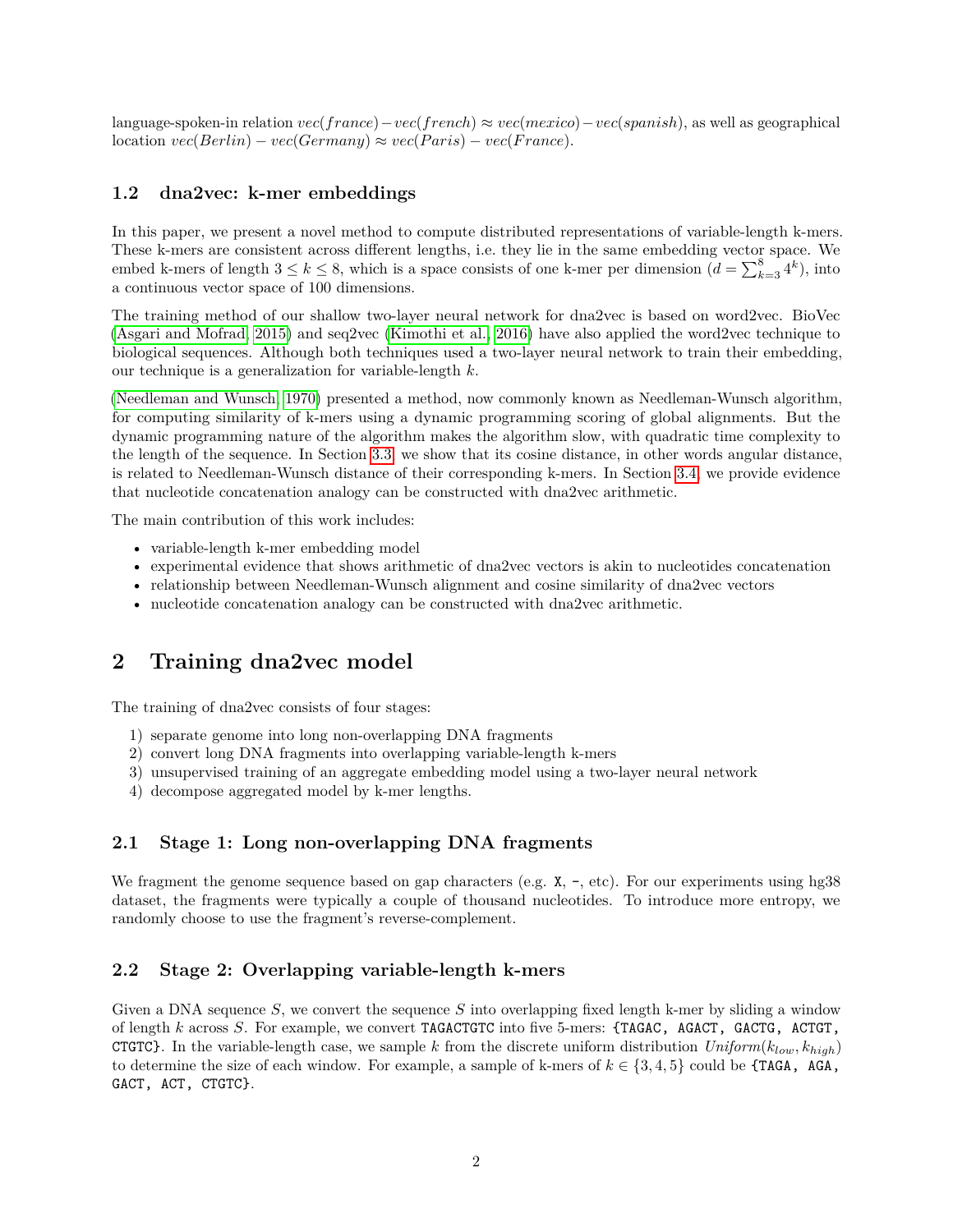Formally, given a sequence of length *n*,  $S = (S_1, S_2, ..., S_n)$  where  $S_i \in \{A, C, G, T\}$ , we convert *S* into  $\tilde{n} = n - k_{high} + 1$  number of k-mers:

$$
f(S) = (S_{1:k_1}, S_{2:2+k_2}, \dots S_{\tilde{n}:\tilde{n}+k_{\tilde{n}}})
$$

$$
k_i \sim Uniform(k_{low}, k_{high})
$$

where  $S_{a:b}$  is a shorthand for  $(S_a, ..., S_b)$ .

#### <span id="page-2-0"></span>**2.3 Stage 3: Two-layer neural network**

We use a shallow two-layer neural to train an aggregate DNA k-mer embedding. The method is based on word2vec [\(Mikolov et al., 2013a\)](#page-8-4). The word2vec algorithm has the options of continuous bag-of-words (CBOW) or skip-gram. CBOW predicts the targeted word given the context, while skip-gram predicts the context given the targeted word. The word2vec homepage<sup>[1](#page-2-1)</sup> claims that skip-gram is slower to train than CBOW, but skip-gram is better for infrequent words. We use skip-gram for all our experiments.

Our dna2vec algorithm is trained by predicting the "context" surrounding a given targeted k-mer. The "context" is the set of adjacent k-mers surrounding the targeted k-mer. For example, the context of k-mer GACT would be {TAGA, AGA, ACT, CTGTC} in our previous example from Section [2.2.](#page-1-0) For our experiments in this paper, we used a context size of 10 before and after the targeted word, which amounts to predicting a total of 20 k-mers.

During training, either negative sampling or hierarchy softmax is typically used to optimize the update procedure over all words. We used negative sampling for all our experiments.

#### **2.4 Stage 4: Decompose aggregated model by k-mer lengths**

We decompose the aggregate model by k-mer length to form  $k_{high} - k_{low} + 1$  models. This decomposition is useful for the searching of nearest neighbors, as we will discuss in Section [3.1.](#page-2-2)

## **3 Experiments**

Our dna[2](#page-2-3)vec<sup>2</sup> was trained with hg38 human assembly chr1 to chr22 [\(Rosenbloom et al., 2015\)](#page-9-5). Specifically, they were downloaded from [http://hgdownload.cse.ucsc.edu/downloads.html#human.](http://hgdownload.cse.ucsc.edu/downloads.html#human) We excluded X and Y chromosomes, as well as mitochondrial and unlocalized sequences.

#### <span id="page-2-2"></span>**3.1 Similarity and nearest neighbors**

For each vector arithmetic solution, we often compute its *n*-nearest k-mer neighbors. We define *similarity* between two dna2vec vectors  $v, w \in \mathbb{R}^d$  as the cosine similarity:

$$
sim(v, w) = \frac{v \cdot w}{\|v\| \|w\|}
$$

The *nearest-neighbor* of dna2vec vector  $v \in \mathbb{R}^d$  is a k-mer computed with:

<span id="page-2-4"></span>
$$
NearestNeighbour_k(v) = \underset{s \in \{A, C, G, T\}^k}{\arg \max} sim(v, vec(s))
$$
\n(1)

<span id="page-2-1"></span><sup>1</sup><https://code.google.com/archive/p/word2vec/>

<span id="page-2-3"></span><sup>&</sup>lt;sup>2</sup>pre-trained dna2vec vectors available at<https://pnpnpn.github.io/dna2vec/> upon publication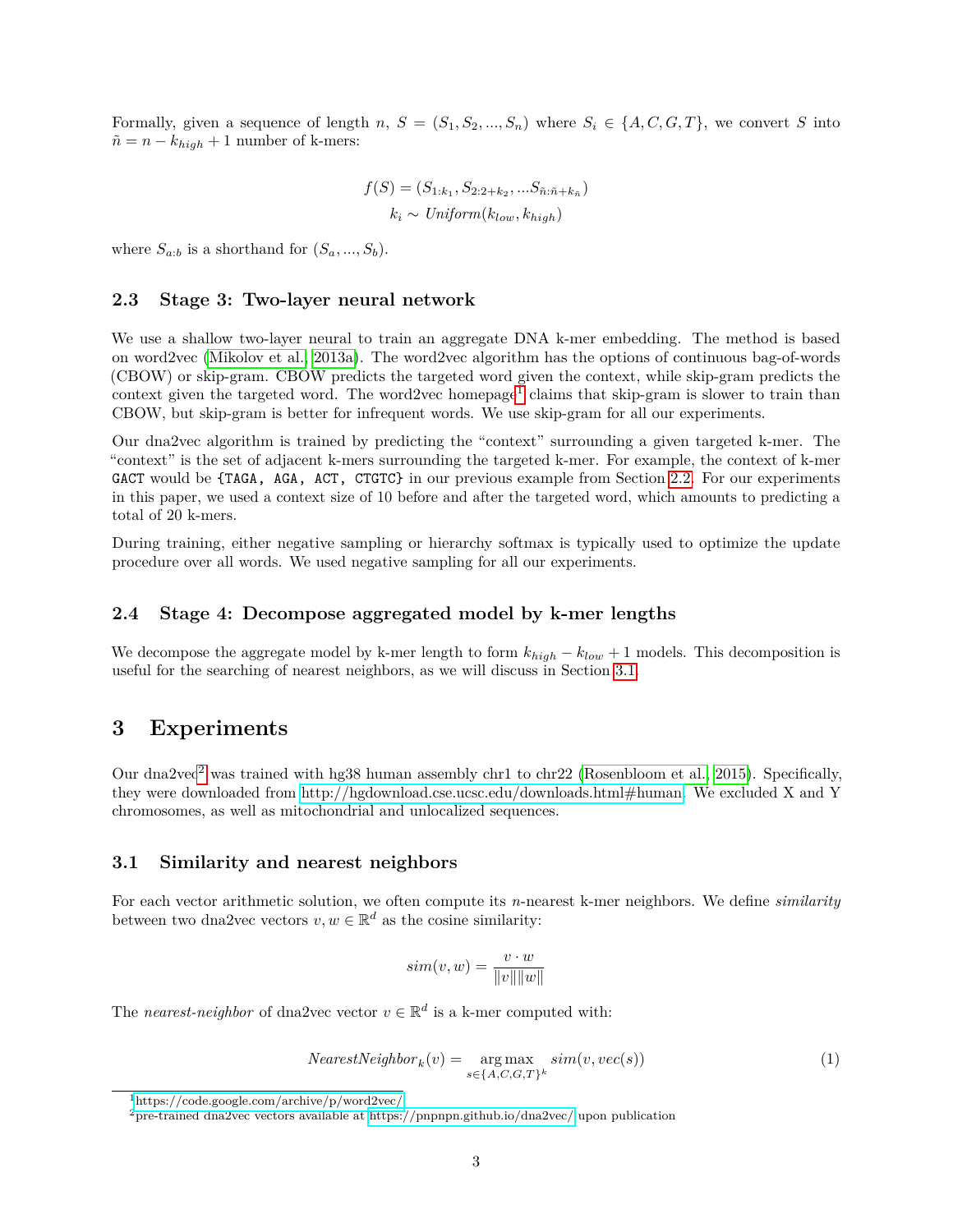Generally, the  $nNearestNeighbors_k(v)$  are the *n*-nearest neighboring k-mers to vector *v*.

#### **3.2 dna2vec arithmetic and nucleotide concatenation**

We found that summing dna2vec embeddings is related to concatenating k-mers. In Table [1,](#page-3-2) we investigated this hypothesis by adding dna2vec embeddings of two arbitrary k-mers and examining whether their vector sum's neighbors overlap with their string concatenation. The *1-NN* column results were tallied using Equation [\(1\)](#page-2-4) and the other columns used *nNearestNeighbors* from Section [3.1.](#page-2-2) In this experiment, string concatenation can come from both 5' and 3' ends. For example, the following condition would be marked as a *success* for *1-NN*:

 $NearestNeighbour_6(vec(\text{AAC}) + vec(TCT)) \in \{\text{AACTCT}, \text{TCTAAC}\}$ 

<span id="page-3-2"></span>Likewise, the following would be a *success* for *n-NN*:

 $nNearestNeighbors_{6}(vec(\texttt{AAC}) + vec(\texttt{TCT})) \cap \{\texttt{AACTCT}, \texttt{TCTAAC}\} \neq \emptyset$ 

Table 1: K-mers concatenation and dna2vec addition. We took 1000 samples for each operand. For example, the first row is aggregated from summing the dna2vec vectors of individual pairs of arbitrary 3-mer and observing whether each of their string concatenation overlaps with the vector sum's *n*-nearest 6-mer neighbors.

| Operands                    | Concatenated 1-NN 5-NN 10-NN |       |          |       |
|-----------------------------|------------------------------|-------|----------|-------|
| $3$ -mer + 3-mer 6-mer      |                              | 28.7% | -80.3%   | 94.6% |
| $3$ -mer + 4-mer 7-mer      |                              | 49.9% | $90.4\%$ | 97.4% |
| $3$ -mer $+5$ -mer $8$ -mer |                              | 53.9% | $94.0\%$ | 98.4% |
| $4$ -mer $+4$ -mer $8$ -mer |                              | 73.5% | 96.8%    | 99.2% |

#### <span id="page-3-0"></span>**3.3 Relationship to global alignment similarity**

All of the Needleman-Wunsch similarity score in this paper were computed using Biopython's align.globalxx function, which used a match score of 1, mismatch of 0 and gap penalty of 0.

In Figure [1,](#page-4-0) we provided evidence that edit distance between two arbitrary k-mers is correlated with the cosine distance of their corresponding dna2vec vectors. We sampled 1000 pairs of 8-mers for each Needleman-Wunsch score level and plot their Needleman-Wunsch similarity score against dna2vec cosine similarity.

In Figure [2,](#page-5-0) we compared the Needleman-Wunsch similarity distribution of k-mer and its nearest dna2vec neighbor against distribution of two random k-mers. Specifically, we sampled 1000 8-mers, found each of its nearest neighbor using Equation [\(1\)](#page-2-4), and computed the Needleman-Wunsch score for each pair. For the null distribution, we sampled 1000 pairs of random 8-mers. Thus we found evidence that the dna2vec nearest-neighbor exhibits alignment similarity.

#### <span id="page-3-1"></span>**3.4 Analogy of nucleotide concatenation**

We experimented with two types of nucleotide concatenation analogy: *strong* and *weak* concatenations. Given two k-mers of the same length, we define *strong concatenation* as splicing nucleotides on the same end (either 5' or 3' end) of the k-mers. An example of 5-mer with 3-nucleotides snippet would be: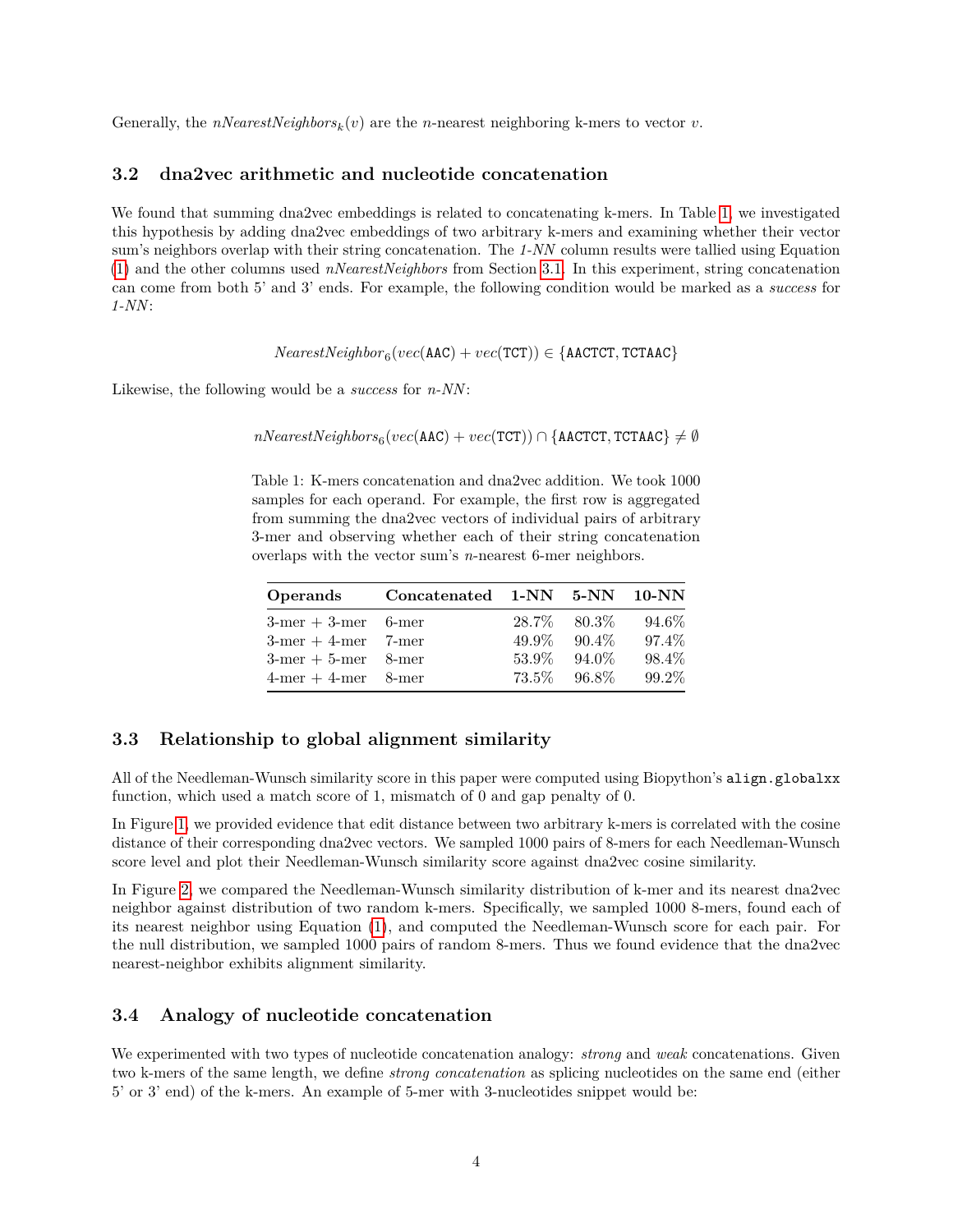

<span id="page-4-0"></span>Figure 1: Boxplot of Needleman-Wunsch score and dna2vec cosine similarity. The lower and upper hinges are the 25 and 75 quartiles, respectively. The Spearman's rank correlation coefficient is 0.831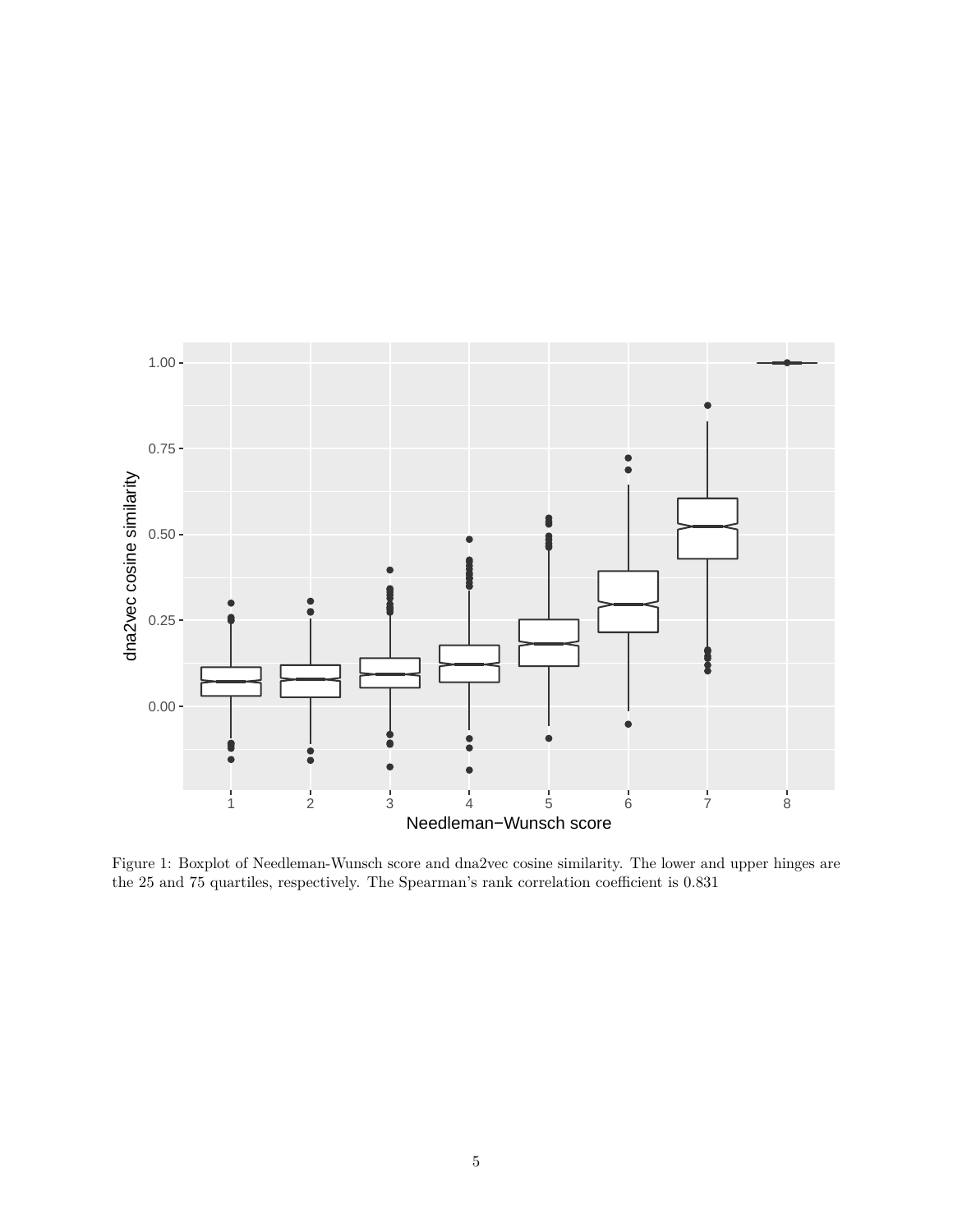

<span id="page-5-0"></span>Figure 2: Global alignment score distribution of nearest-neighbor. The nearest-neighbor distribution is generated by computing Needleman-Wunsch score between 8-mer and its nearest neighbor. The null distribution is from computing the score between two random 8-mers.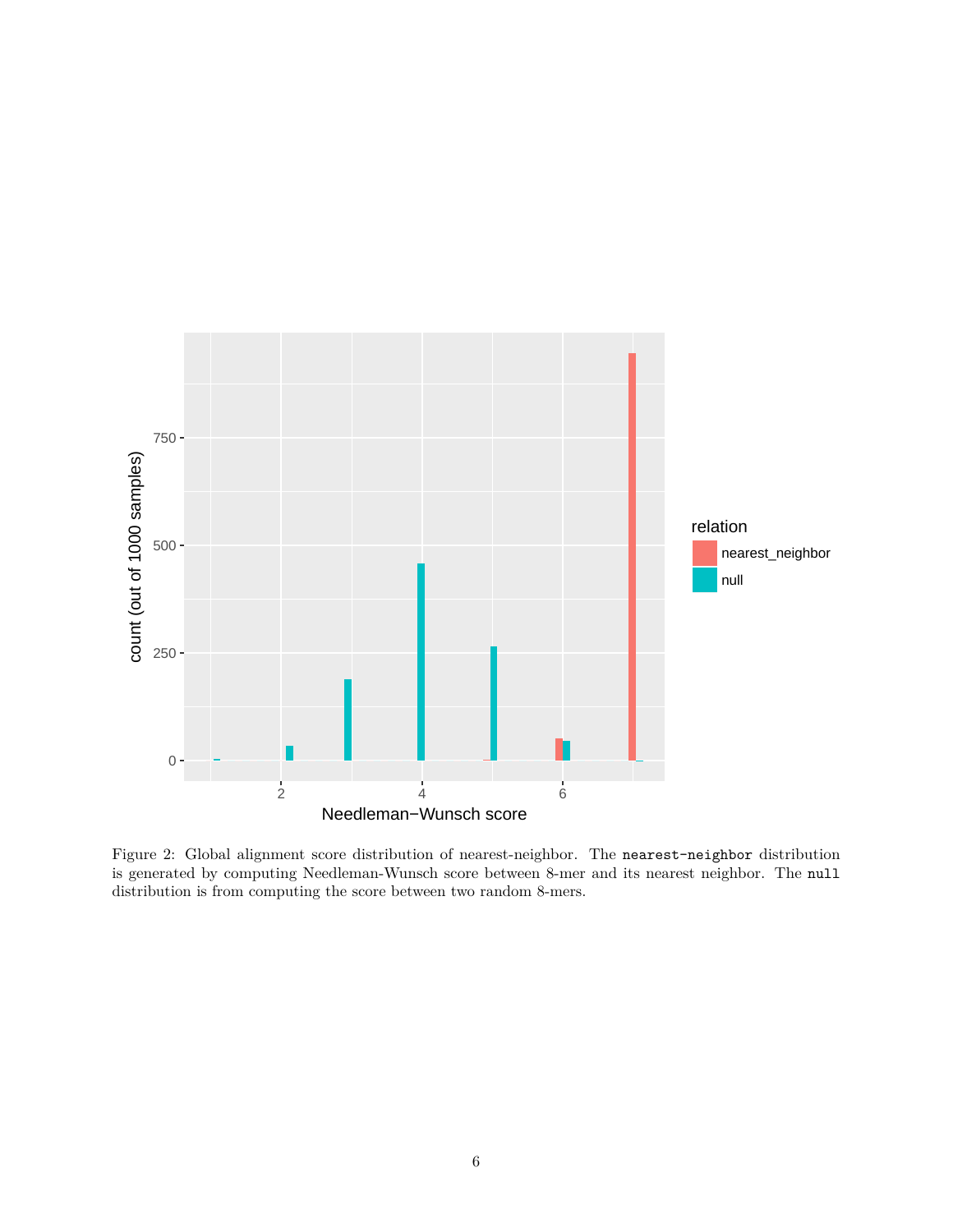$$
vec(\mathbf{ACGAT}) - vec(GAT) + vec(ATC) \approx vec(\mathbf{ACATC})
$$

We relaxed the *same end* restriction in the experiment *weak concatenation*, i.e. the result can come from either end:

$$
vec(\mathbf{ACGAT}) - vec(GAT) + vec(ATC) \in_{approx} \{vec(\mathbf{ACATC}), vec(ATCAC)\}
$$

Experimental samples were generated from randomly sampling two k-mers of equal length and a nucleotide snippet (3 or 4 nucleotides) for concatenation. For both strong and weak concatenation experiments, we randomly selected either the 5' and 3' end to splice.

Table [2](#page-6-0) shows the summary of experimental results from the two types of nucleotide concatenations. Particularly, we get 88% accuracy with weak concatenation analogy of 8-mer and 4-nucleotides snippet when considering 10-NN, as defined in Section [3.1.](#page-2-2) Note that considering 30-nearest neighbors is relatively small comparing to the space of all possible 6-mers, it is merely 0.73% of all possible 6-mers and 0.046% of all possible 8-mers.

<span id="page-6-0"></span>To confirm whether the arithmetic was actually extending a k-mer by the snippet as oppose to similarity comparison, we compared the analogy results with *scrambled-snippet* experiments, which concatenated a different random snippets in the answer case. As expected, the vector arithmetic was significantly favoring the correct matching snippet (analogy column) over a different random snippet (scrambled-snippet column) in Figure [3](#page-7-0) and Table [2.](#page-6-0)

> Table 2: Analogy Experiment. We analyzed two types of analogies: *weak* and *strong* concatenation. 1000 samples were randomly generated for each type. For comparison, we generated 1000 samples using scrambled-snippet sampling strategy.

| dimension    | weak-concat<br>scrambled-snippet<br>$5/10/30$ -NN | weak-concat<br>analogy<br>$5/10/30$ -NN | strong-concat<br>scrambled-snippet<br>$5/10/30$ -NN | strong-concat<br>analogy<br>$5/10/30$ -NN |
|--------------|---------------------------------------------------|-----------------------------------------|-----------------------------------------------------|-------------------------------------------|
| 6-mer with   | $1.4 / 4 / 16\%$                                  | 47 / 69 / 95 $%$                        | $0.6 / 1.8 / 9\%$                                   | 43 / 62 / 88 $%$                          |
| 3-nt snippet |                                                   |                                         |                                                     |                                           |
| 7-mer with   | $2.4 / 6 / 16\%$                                  | 66 / 82 / 96%                           | $1.5 / 3.8 / 10\%$                                  | 61 / 76 / $92\%$                          |
| 3-nt snippet |                                                   |                                         |                                                     |                                           |
| 8-mer with   | $3/6/19\%$                                        | 67 / 82 / 95 $%$                        | $2.3 / 3.8 / 11\%$                                  | 62 / 77 / $91\%$                          |
| 3-nt snippet |                                                   |                                         |                                                     |                                           |
| 8-mer with   | $0.7 / 1.4 / 3\%$                                 | 75 / 88 / 98%                           | $0.3 / 1.0 / 2.4\%$                                 | 69 / 83 / 95 $%$                          |
| 4-nt snippet |                                                   |                                         |                                                     |                                           |

#### **3.5 Implementation Details**

We will make our code and data available at<https://pnpnpn.github.io/dna2vec/> upon publication. The two-layer neural network training method described in Section [2.3](#page-2-0) was implemented using gensim framework [\(Řehůřek and Sojka, 2010\)](#page-9-6). We used gensim's Word2vec class with parameters sg=1 and window=10, which specified the usage of skipgram model and the half-size of the context window as 10, respectively. All of trained dna2vec vectors used in this paper has dimension size of 100. Since the window sliding step in Section [2.2](#page-1-0) is stochastic in terms of variable-length *k*, we could essentially generate more training data by looping through the complete genomic sequence data with multiple passes, which we called *epochs*. The dna2vec model used in this paper was trained with 10 epochs. The training step took over 3 days using gensim parameter workers=4 on a 2.66 GHz Quad-Core Intel Xeon with 8GB memory.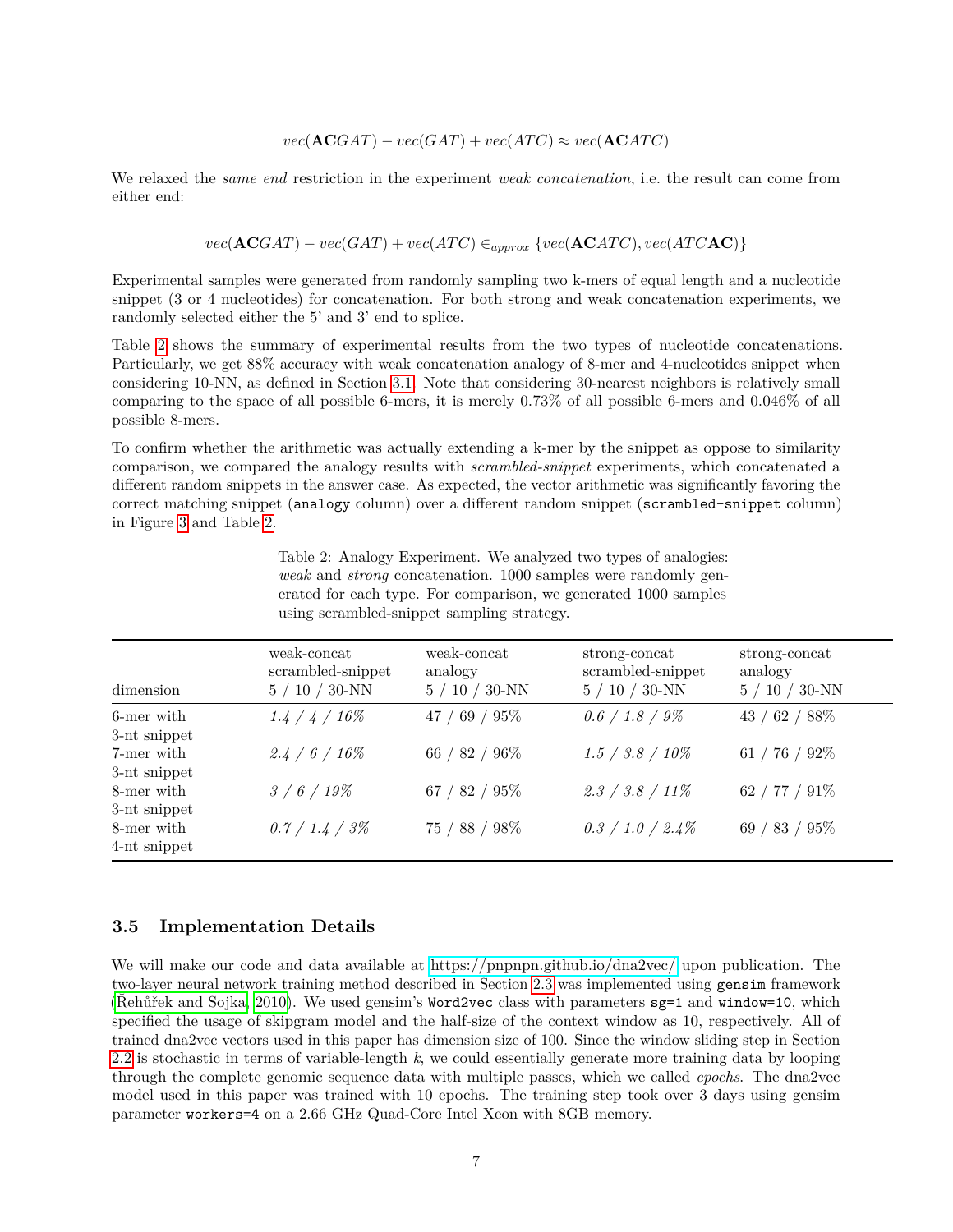

<span id="page-7-0"></span>Figure 3: Cumulative mass for analogy experiment of 8-mer with 3-nt snippet. 1000 samples were generated with the strong-concatenation analogy setup. We compared it with another 1000 samples using the *scrambledsnippet* sampling procedure.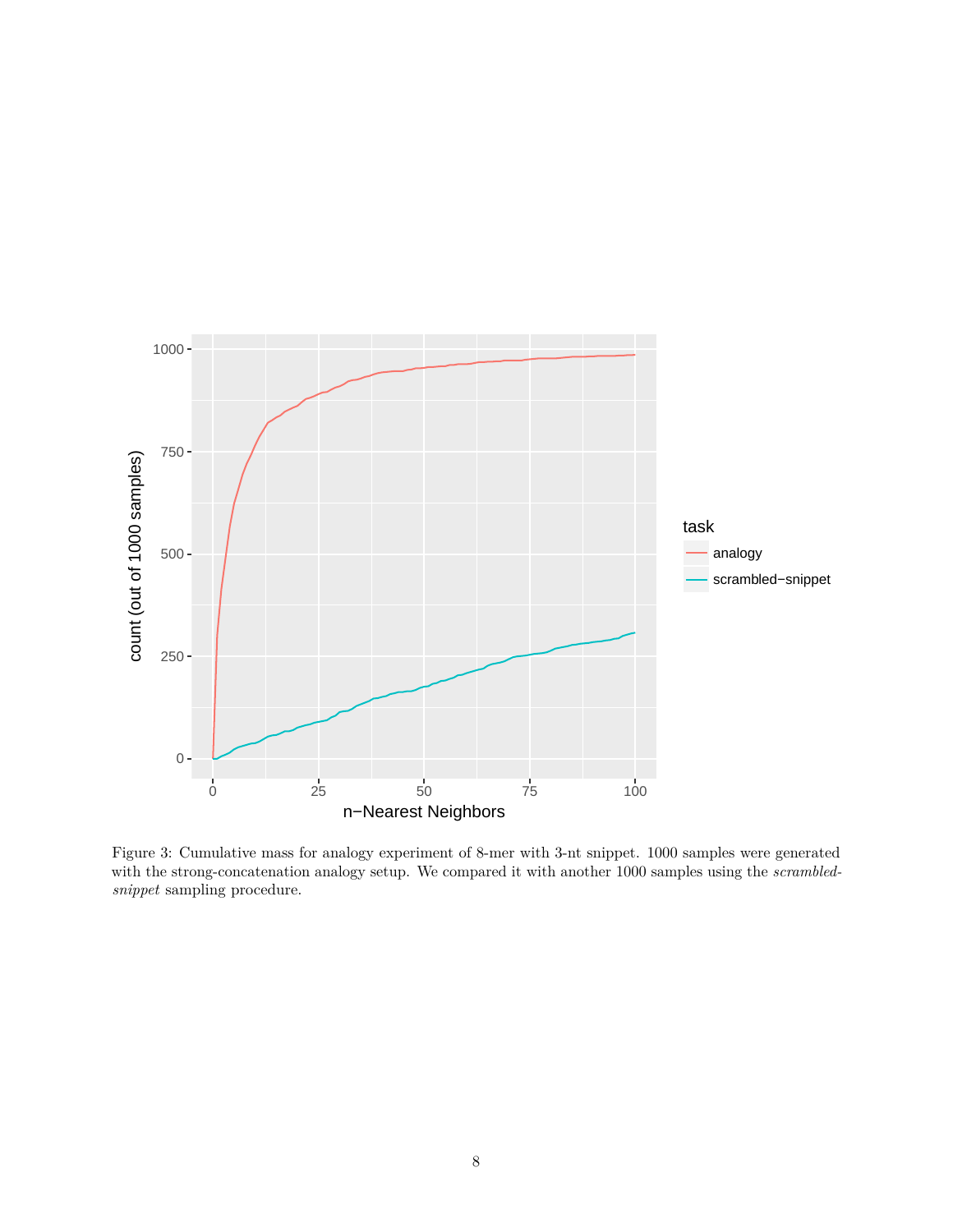## **4 Discussion**

In this work, we presented a novel method for training distributed representations of k-mers. We demonstrated that our dna2vec embeddings can represent variable-length k-mers in a consistent fashion via nucleotide concatenation experiments. We provided experimental evidence showing that the arithmetic of dna2vec vectors is akin to nucleotides concatenation. We also showed that Needleman-Wunsch similarity score between two arbitrary k-mers is correlated with the cosine distance of their corresponding dna2vec vectors. As for future work, due to the fact that many machine learning algorithms require fixed-length continuous vectors as input, we will explore the application of dna2vec with machine learning techniques on biological sequence analysis.

# **References**

- <span id="page-8-0"></span>Angermueller, C., Pärnamaa, T., Parts, L., and Stegle, O. (2016). Deep learning for computational biology. *Molecular systems biology*, 12(7):878.
- <span id="page-8-13"></span>Asgari, E. and Mofrad, M. R. (2015). Continuous distributed representation of biological sequences for deep proteomics and genomics. *PloS one*, 10(11):e0141287.
- <span id="page-8-6"></span>Bahdanau, D., Cho, K., and Bengio, Y. (2014). Neural machine translation by jointly learning to align and translate. *arXiv preprint arXiv:1409.0473*.
- <span id="page-8-3"></span>Bengio, Y., Courville, A., and Vincent, P. (2013). Representation learning: A review and new perspectives. *IEEE transactions on pattern analysis and machine intelligence*, 35(8):1798–1828.
- <span id="page-8-7"></span>Cho, K., Van Merriënboer, B., Gulcehre, C., Bahdanau, D., Bougares, F., Schwenk, H., and Bengio, Y. (2014). Learning phrase representations using rnn encoder-decoder for statistical machine translation. *arXiv preprint arXiv:1406.1078*.
- <span id="page-8-8"></span>Chopra, S., Auli, M., Rush, A. M., and Harvard, S. (2016). Abstractive sentence summarization with attentive recurrent neural networks. *Proceedings of NAACL-HLT16*, pages 93–98.
- <span id="page-8-10"></span>Dos Santos, C. N. and Gatti, M. (2014). Deep convolutional neural networks for sentiment analysis of short texts. In *COLING*, pages 69–78.
- <span id="page-8-5"></span>Harris, Z. S. (1954). Distributional structure. *Word*, 10(2-3):146–162.
- <span id="page-8-9"></span>Kim, Y. (2014). Convolutional neural networks for sentence classification. *arXiv preprint arXiv:1408.5882*.
- <span id="page-8-14"></span>Kimothi, D., Soni, A., Biyani, P., and Hogan, J. M. (2016). Distributed representations for biological sequence analysis. *arXiv preprint arXiv:1608.05949*.
- <span id="page-8-2"></span>LeCun, Y., Bengio, Y., and Hinton, G. (2015). Deep learning. *Nature*, 521(7553):436–444.
- <span id="page-8-12"></span>Levy, O., Goldberg, Y., and Ramat-Gan, I. (2014). Linguistic regularities in sparse and explicit word representations. In *CoNLL*, pages 171–180.
- <span id="page-8-4"></span>Mikolov, T., Chen, K., Corrado, G., and Dean, J. (2013a). Efficient estimation of word representations in vector space. *arXiv preprint arXiv:1301.3781*.
- <span id="page-8-1"></span>Mikolov, T., Sutskever, I., Chen, K., Corrado, G. S., and Dean, J. (2013b). Distributed representations of words and phrases and their compositionality. In *Advances in neural information processing systems*, pages 3111–3119.
- <span id="page-8-11"></span>Mikolov, T., Yih, W.-t., and Zweig, G. (2013c). Linguistic regularities in continuous space word representations. In *HLT-NAACL*, volume 13, pages 746–751.